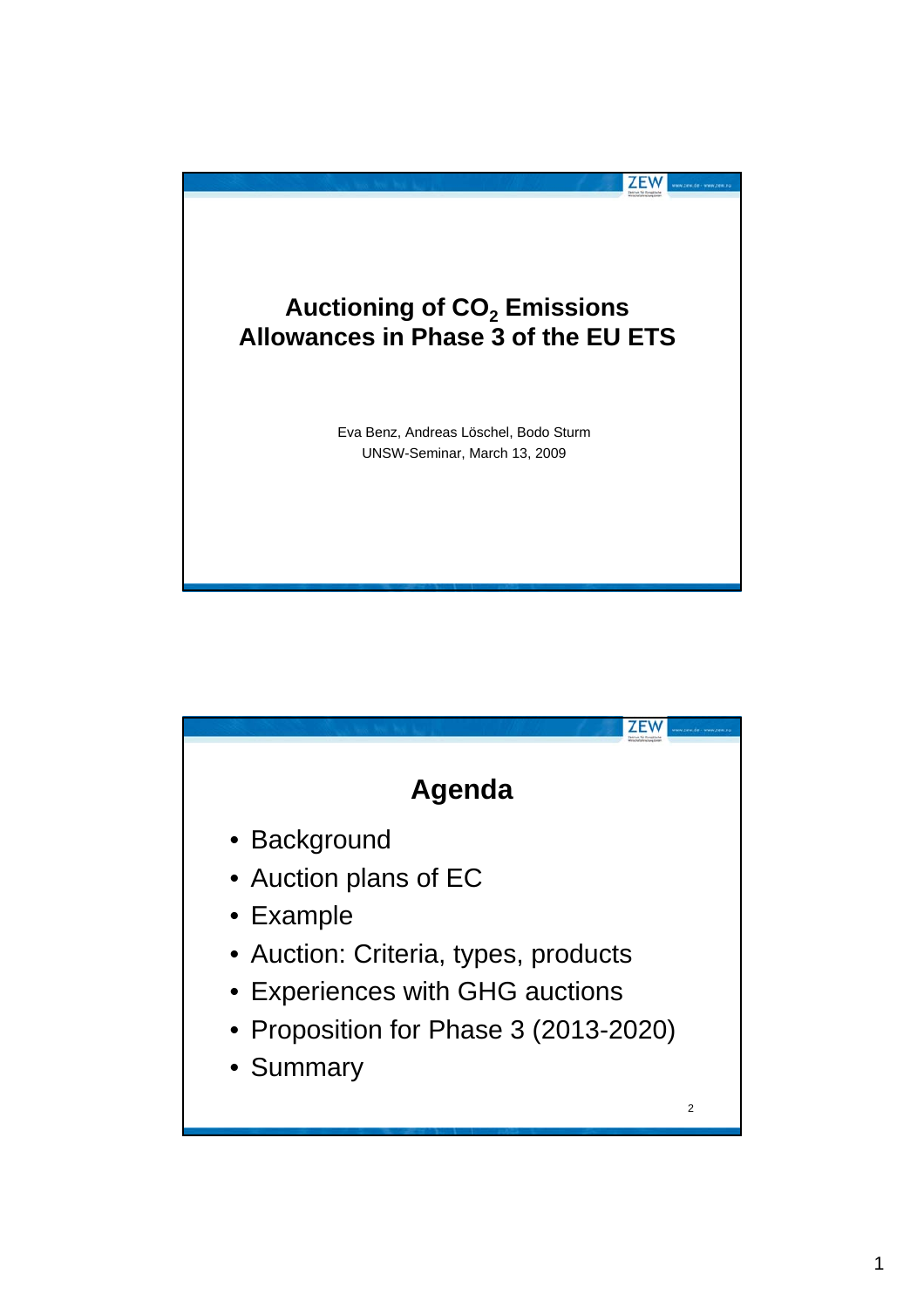

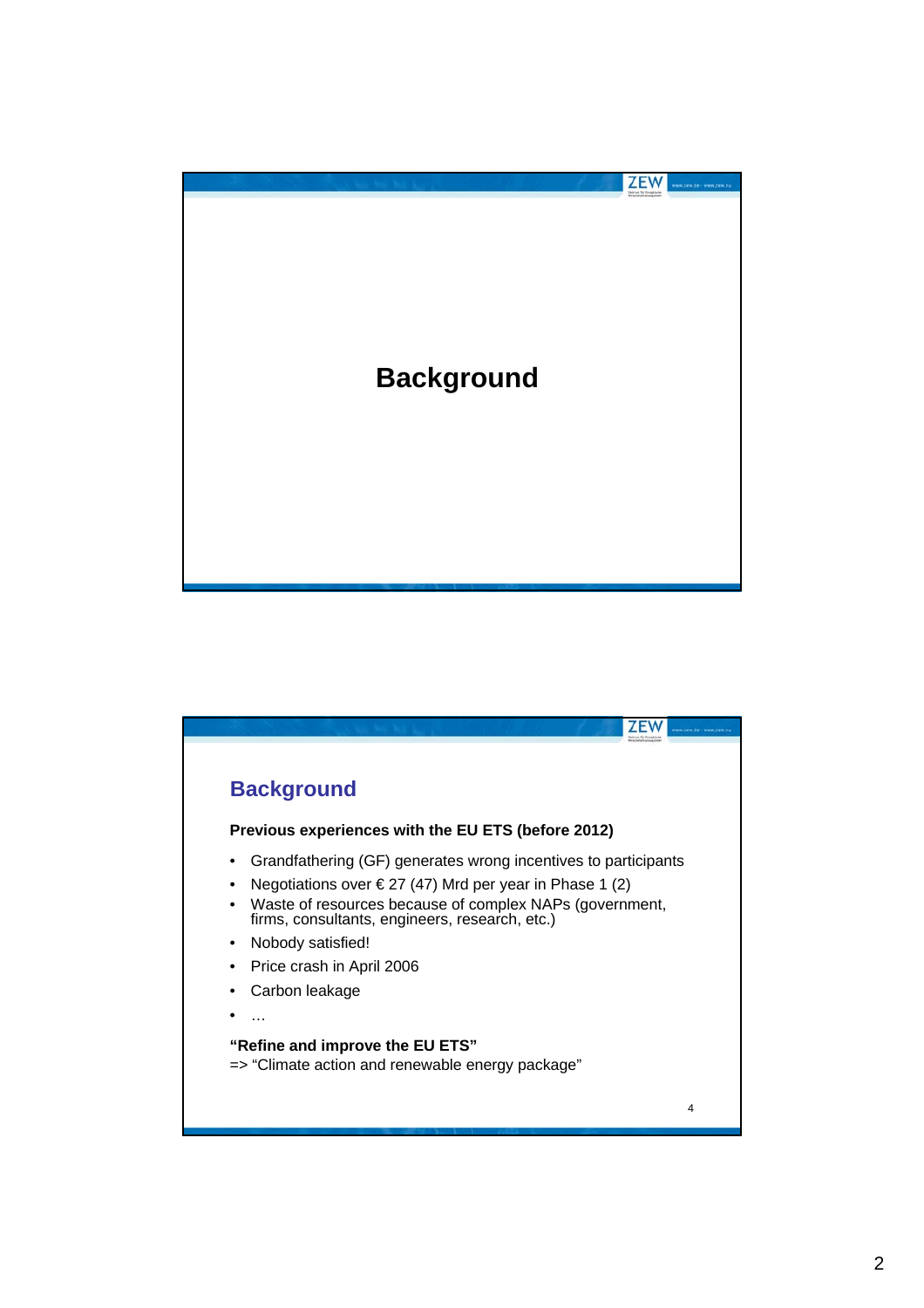

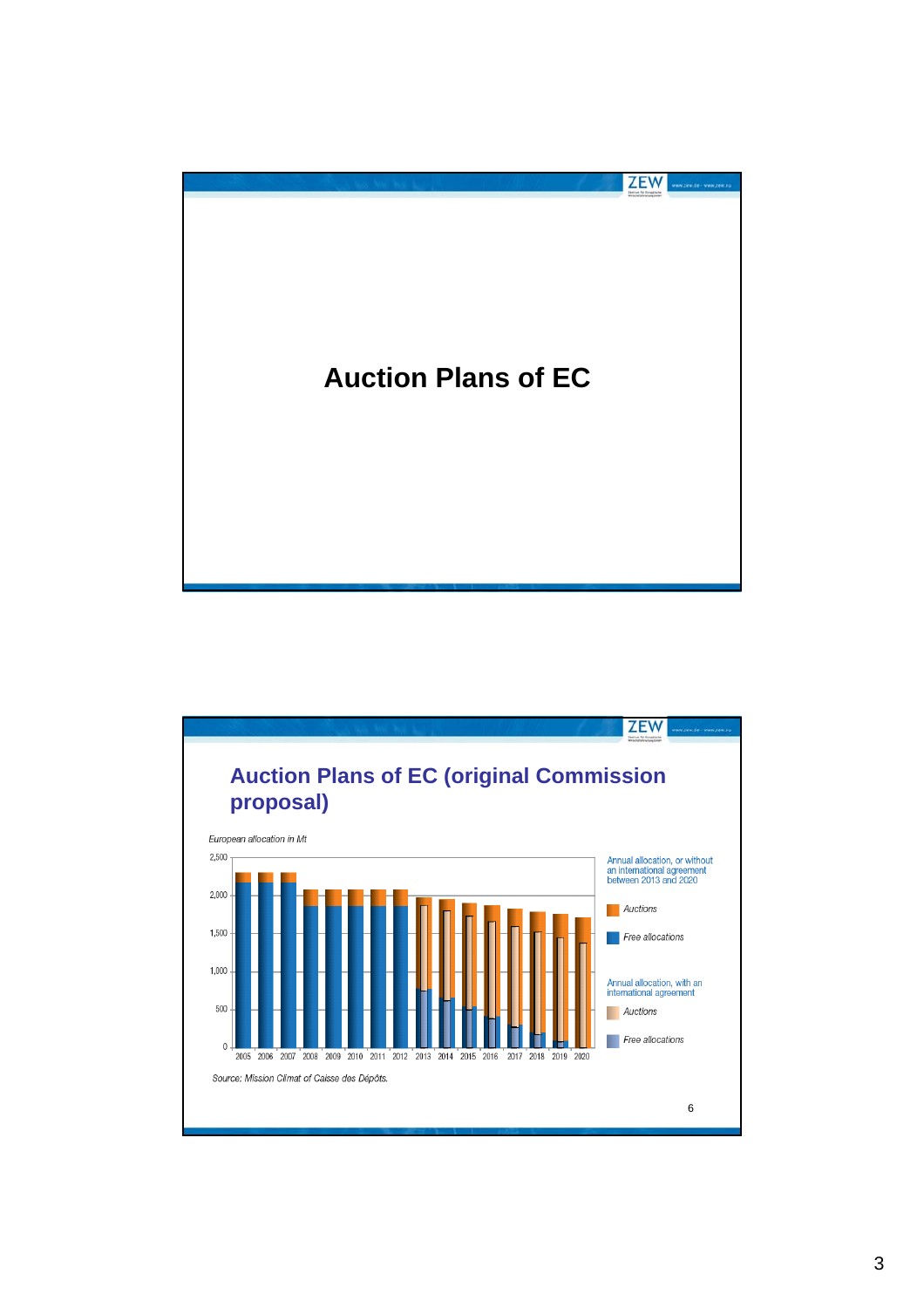

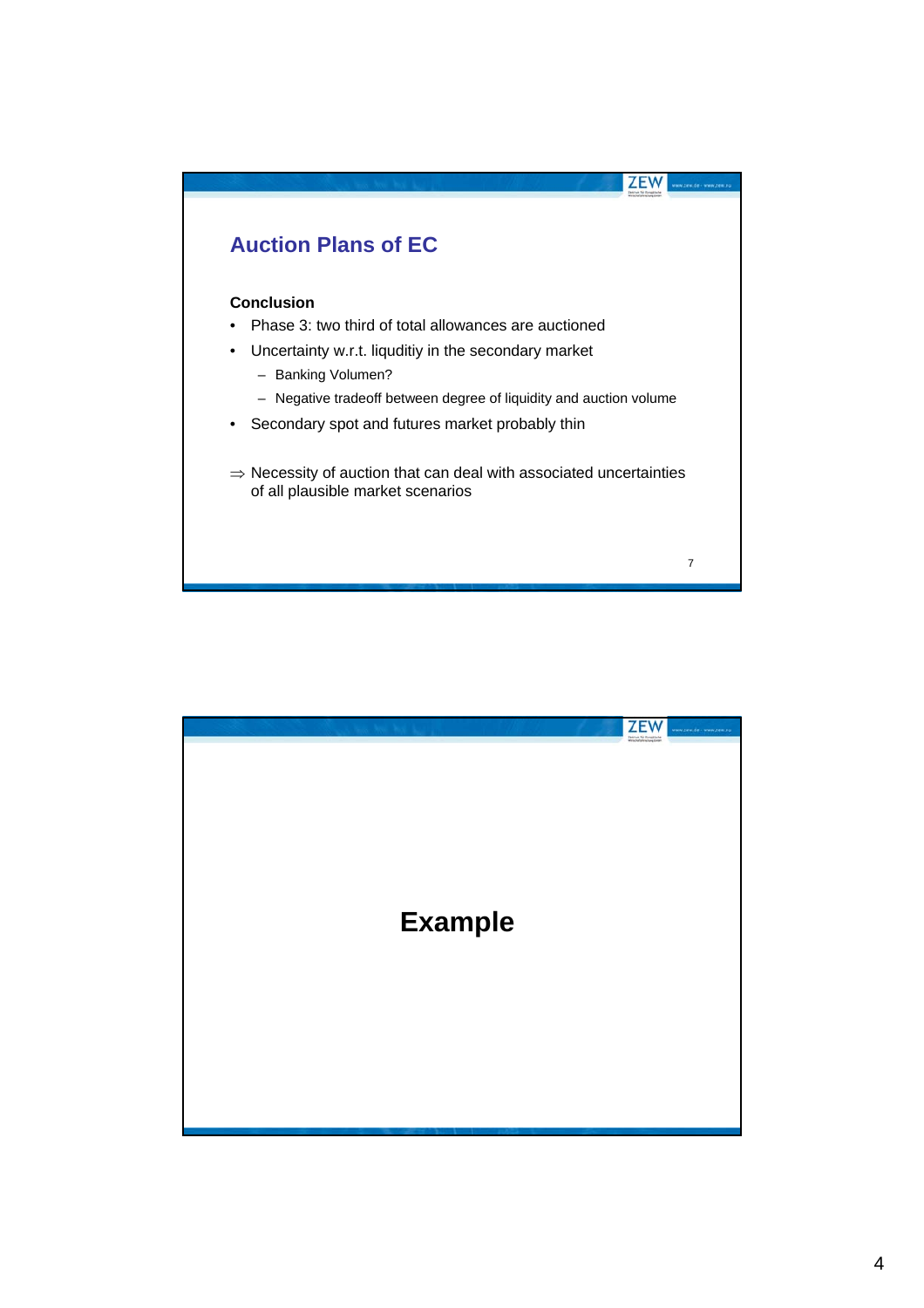

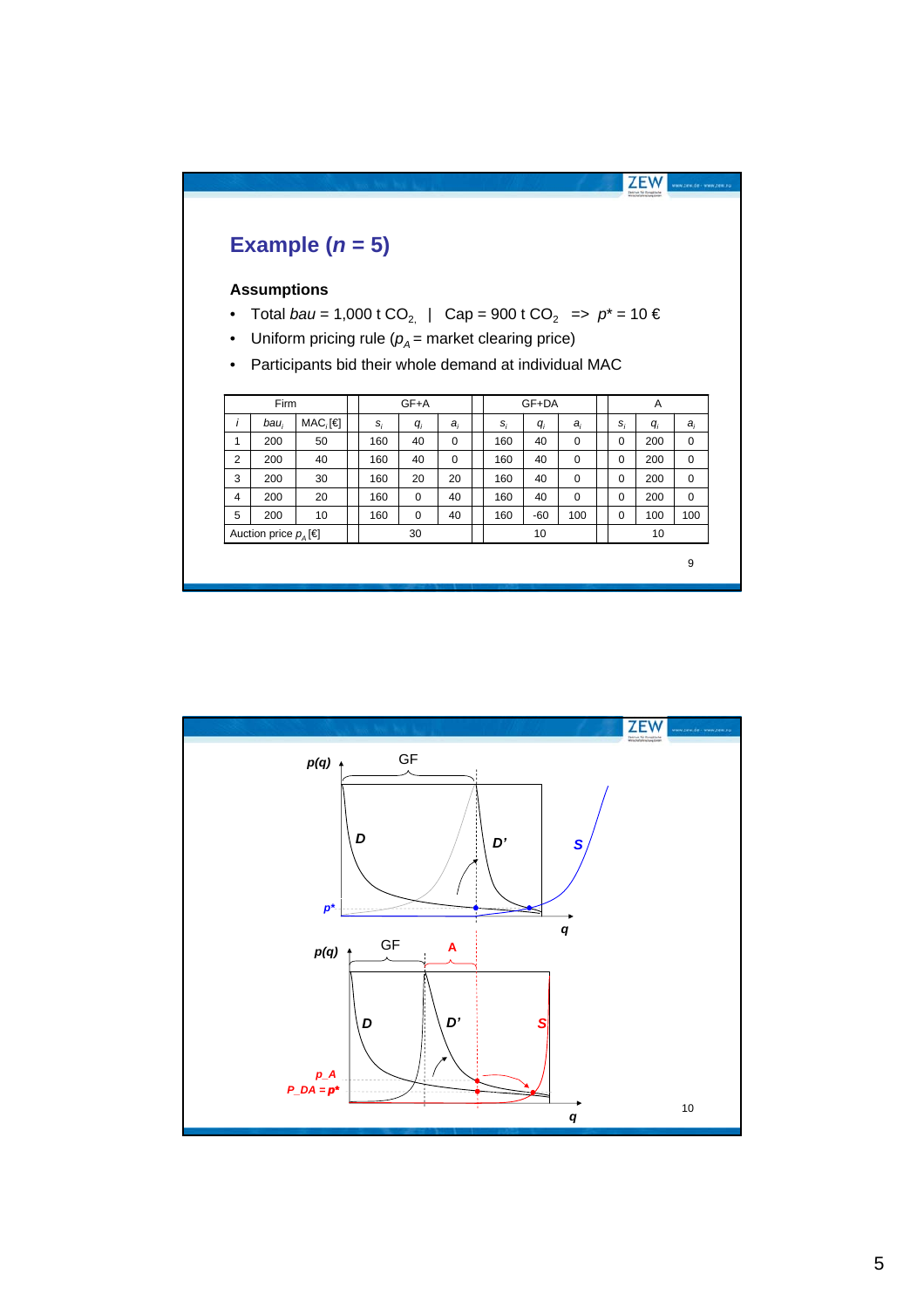

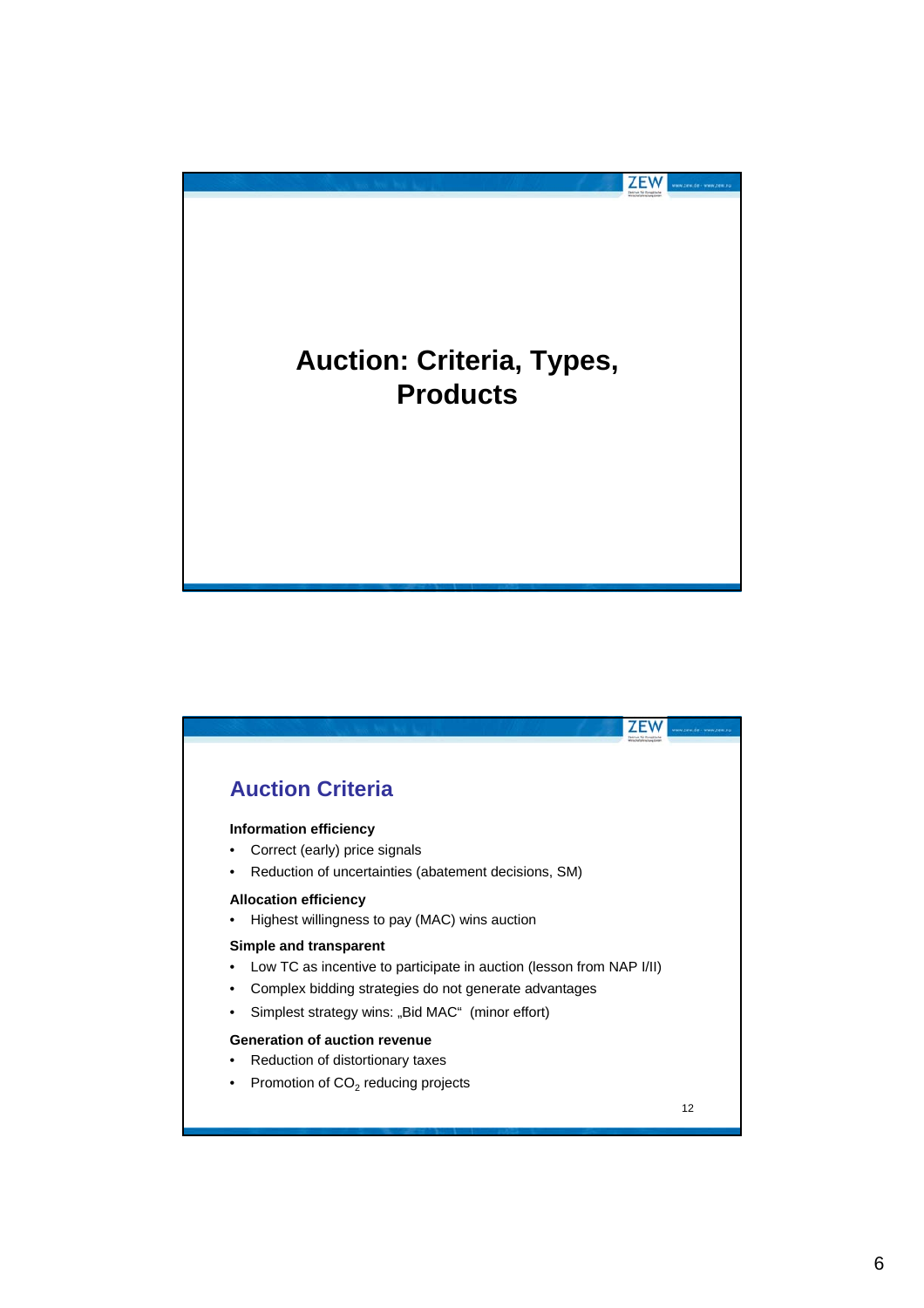

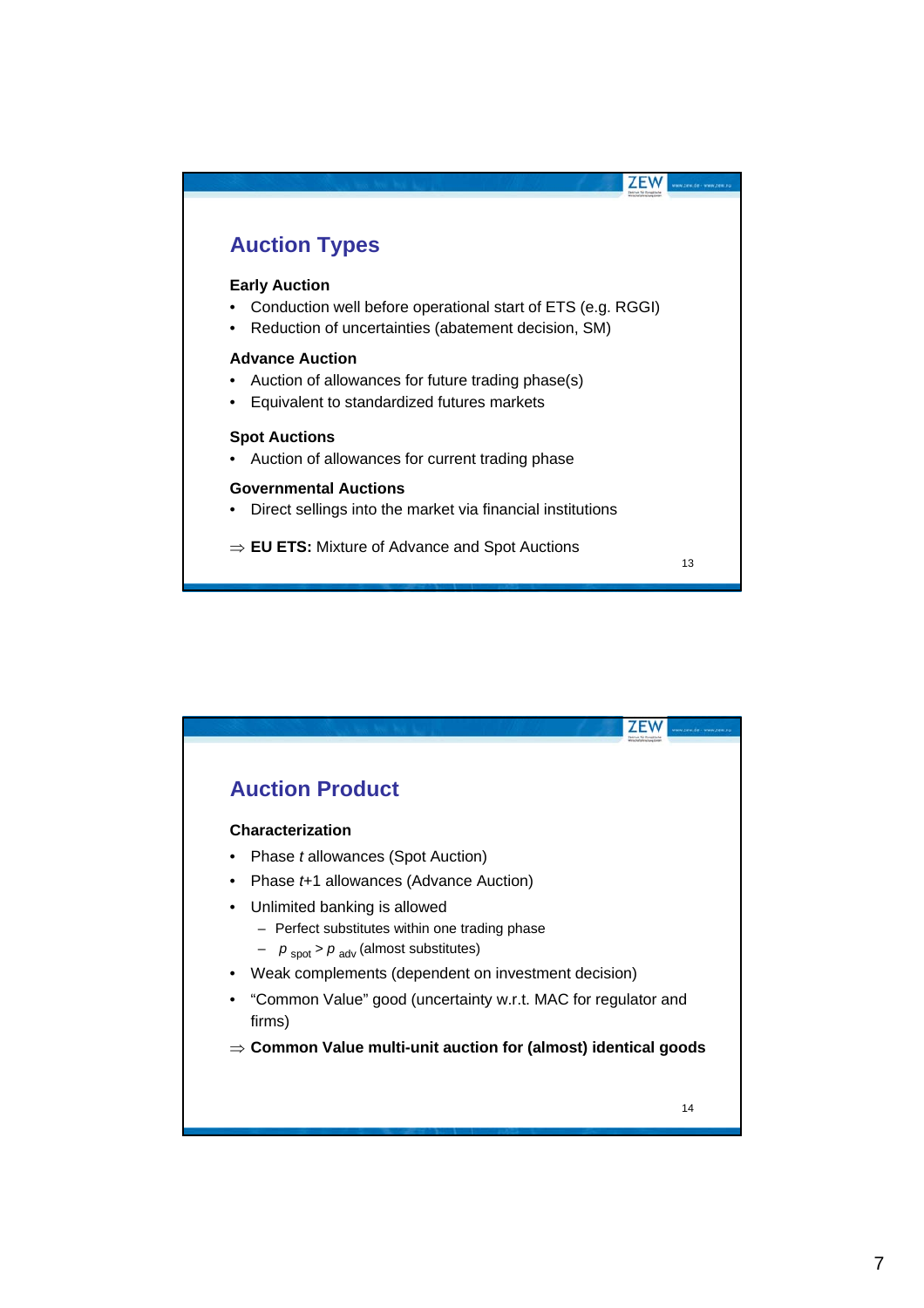

| <b>Experiences with GHG Auctions</b> |                 |                        |                |              |              |              |              |              |
|--------------------------------------|-----------------|------------------------|----------------|--------------|--------------|--------------|--------------|--------------|
|                                      | SO <sub>2</sub> | NO <sub>x</sub>        | <b>UK</b>      | IrI/H        | D.           | <b>RGGI</b>  | Aus          | PH. 3        |
| Auction volume [%]                   | 2.8             | 5                      | $\overline{7}$ | < 2.6        | 9            | 100          | $~100 - 60$  | ~160         |
| <b>Criterion</b>                     |                 |                        |                |              |              |              |              |              |
| Information efficiency               | $\mathsf{x}$    |                        |                |              | X            | $\mathsf{x}$ | x            | x            |
| Allocation efficiency                | $\mathsf{x}$    |                        |                |              | $\mathsf{x}$ | x            | x            | x            |
| Simple and transparent               | x               |                        |                |              | x            | x            | x            | x            |
| Revenues                             | x               | x                      | x              | $\mathsf{x}$ | x            | X            | $\mathsf{x}$ | x            |
| <b>Auction design</b>                |                 |                        |                |              |              |              |              |              |
| One-sided (o)/ double (d)            | d               | $\Omega$               | $\Omega$       | $\Omega$     |              | $\Omega$     | d            | <b>d</b>     |
| Static (s)/ dynamic (d)              | s               | d                      | d              | s            |              | s            | d            | <sub>d</sub> |
| Uniform (u)/ discriminatory (d)      | d               | u                      | u              | u            |              | u            | u            | u            |
| <b>Auction type</b>                  |                 |                        |                |              |              |              |              |              |
| Early (e)/ Spot (s)/ Advance (a)     | $e.s.a*$        | s,a                    | a              | s            |              | $e,s,a^*$    | $e.s.a*$     | $s.a^*$      |
| Governmental                         |                 |                        |                |              | $\mathsf{x}$ |              |              |              |
|                                      |                 | * Simultaneous Auction |                |              |              |              |              |              |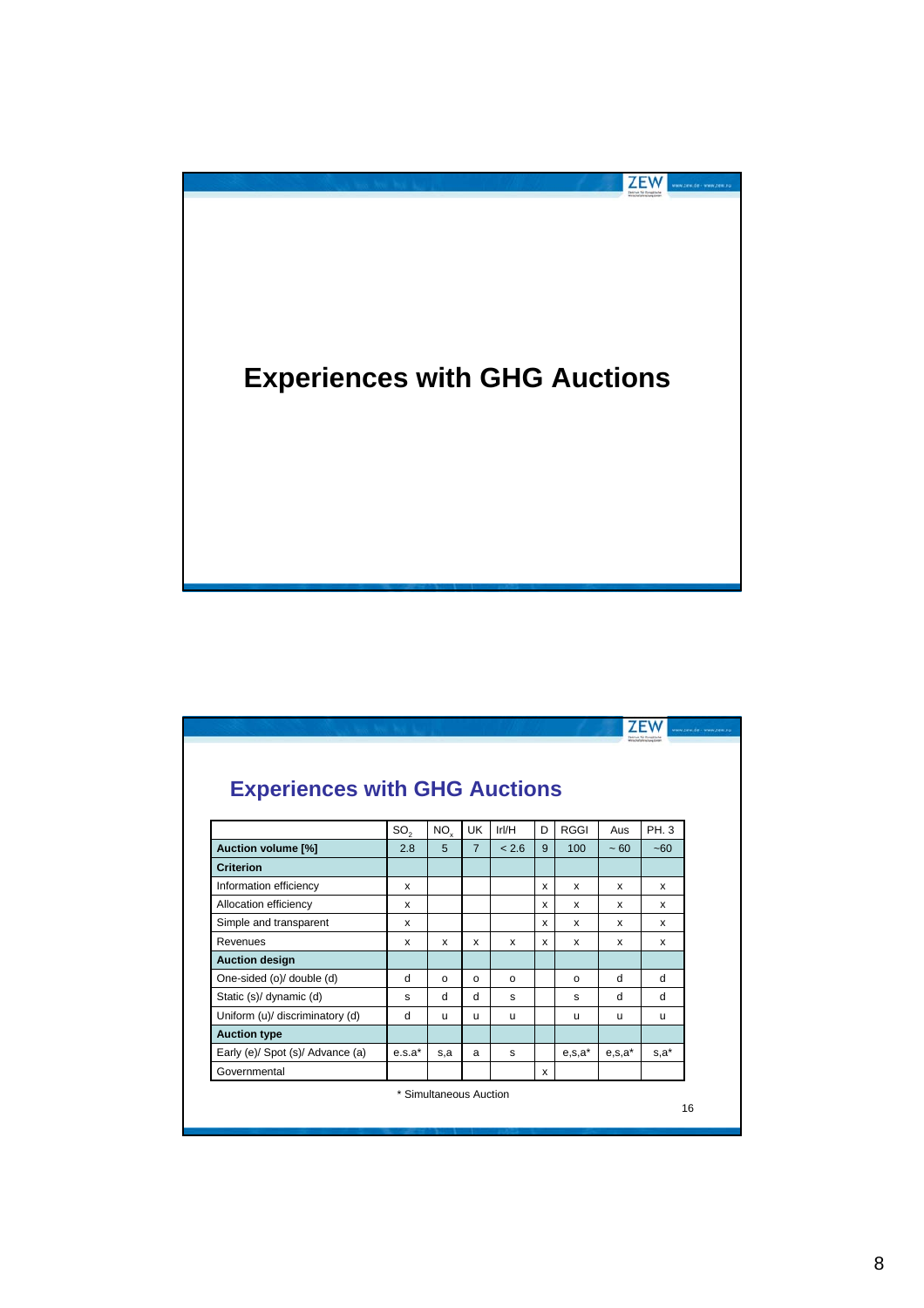

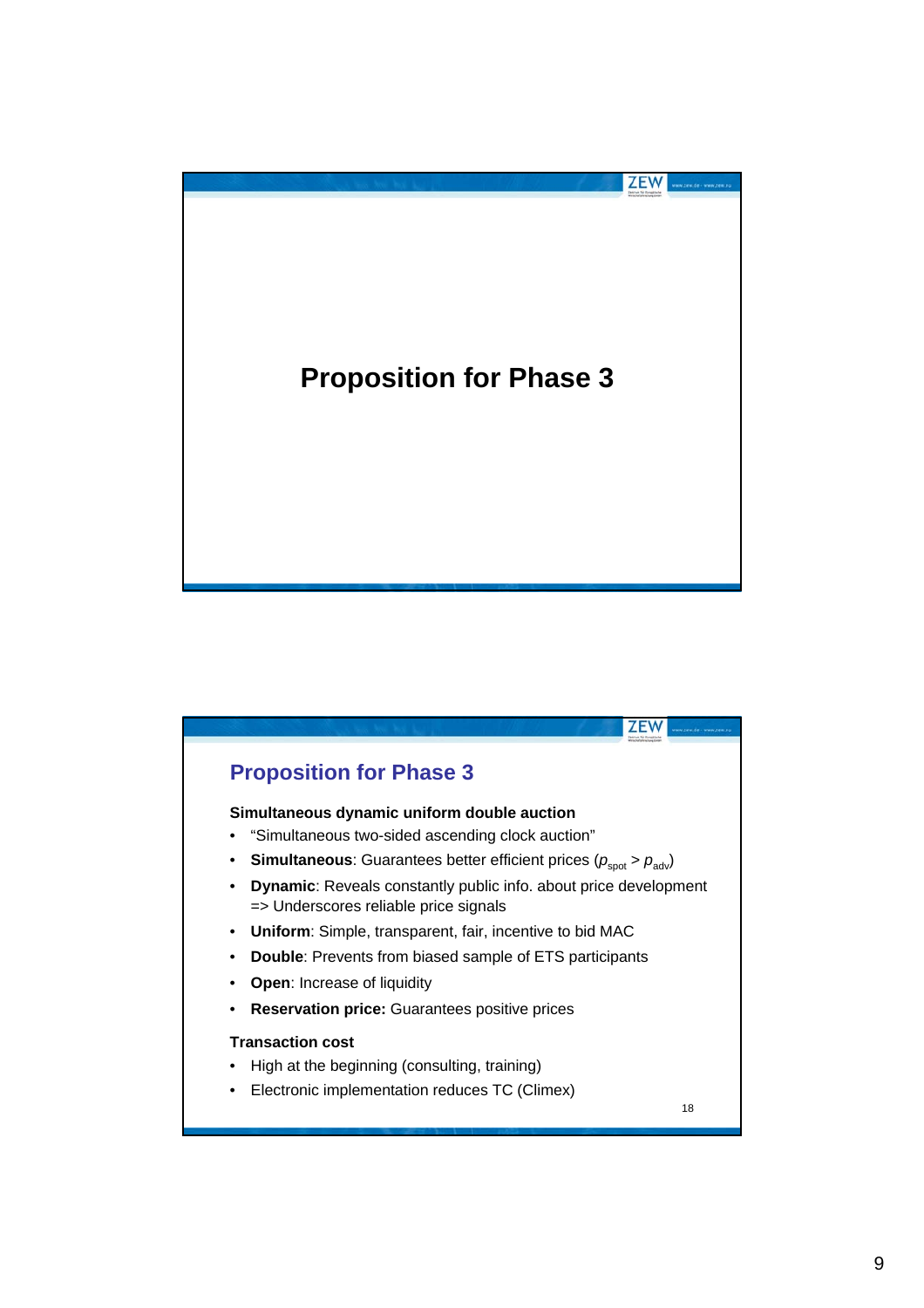